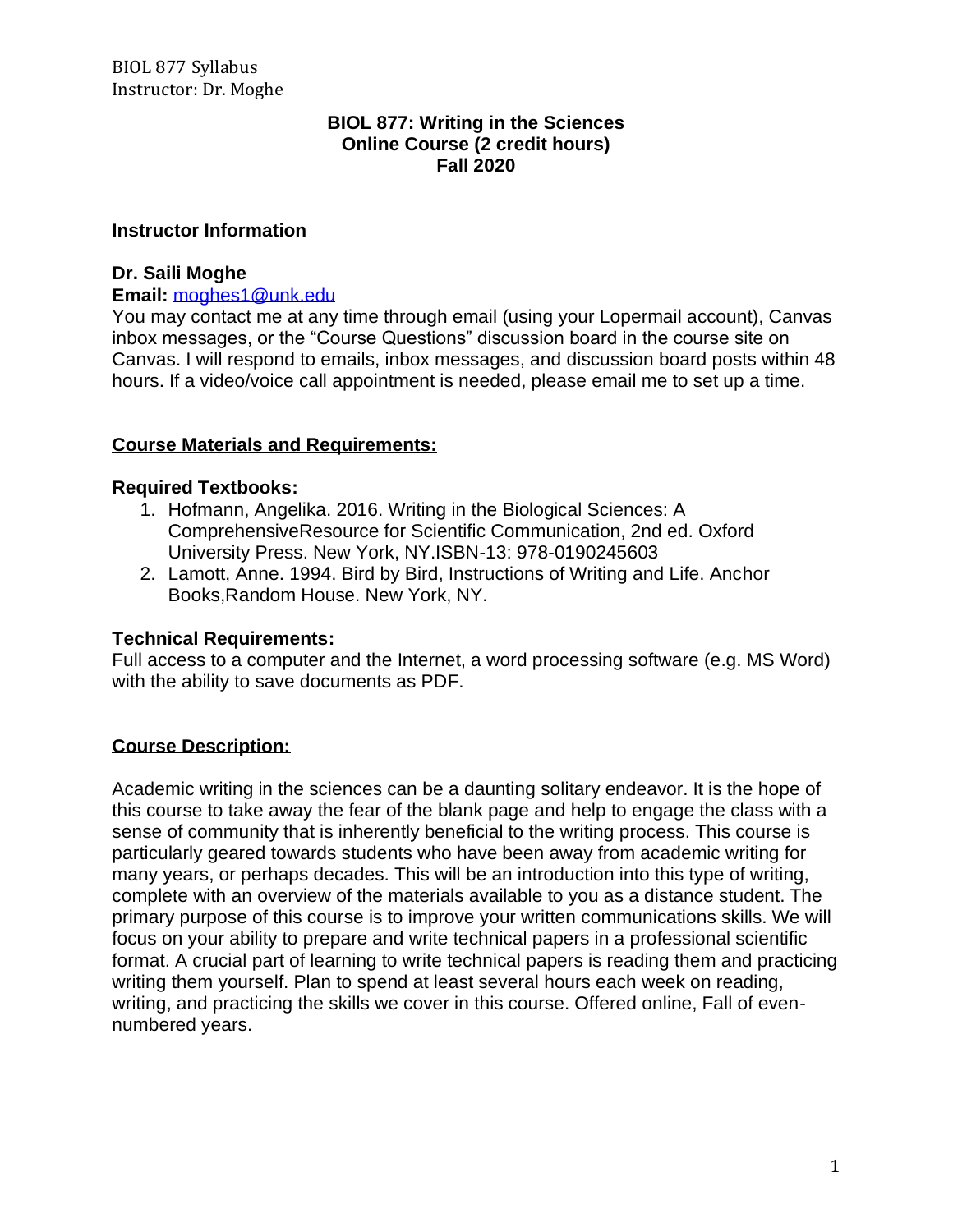## BIOL 877 Syllabus Instructor: Dr. Moghe

## **Course Objectives:**

1. Identify and obtain scientific research articles from the primary scientific literature.

2. Explore multiple methods of scientific communication.

3. Use the steps of writing a scientific literature review for a specific topic.

4. Critically evaluate scientific writing and improve overall written skills in scientific communication.

## **Course Structure**

Weekly materials will be posted on Canvas by Tuesdays by 8am, and an announcement will always go up at the same time letting you know that all materials are up, as well as any information or details you need to know for that particular week.

Materials and activities will vary from week to week, and will include one or more of the following:

- -Video lectures
- -Lectures notes
- -Writing practice activities
- -Discussion board activities
- -Writing assignments
- -Reading assignments

## **Assessments**

Your progress in class will be assessed based on your completion of various writingbased assignments

## **Course Points**

| <b>Personal Statement</b>                    | 10pts   |
|----------------------------------------------|---------|
| <b>Library Exercise</b>                      | 10pts   |
| <b>Potential Topics</b>                      | 10pts   |
| Annotated Bibliography                       | 30pts   |
| References (10 required)                     | 20pts   |
| Title Page & Outline                         | 20pts   |
| 1 <sub>st</sub> Submission of Review Article | 50pts   |
| Peer Review of Review Article                | 35pts   |
| 2nd Submission of Review Article             | 100pts  |
| <b>Close of Course Personal Statement</b>    | 10pts   |
| Journal Writing (5pts each)                  | 55pts   |
| <b>TOTAL POINTS</b>                          | 350 pts |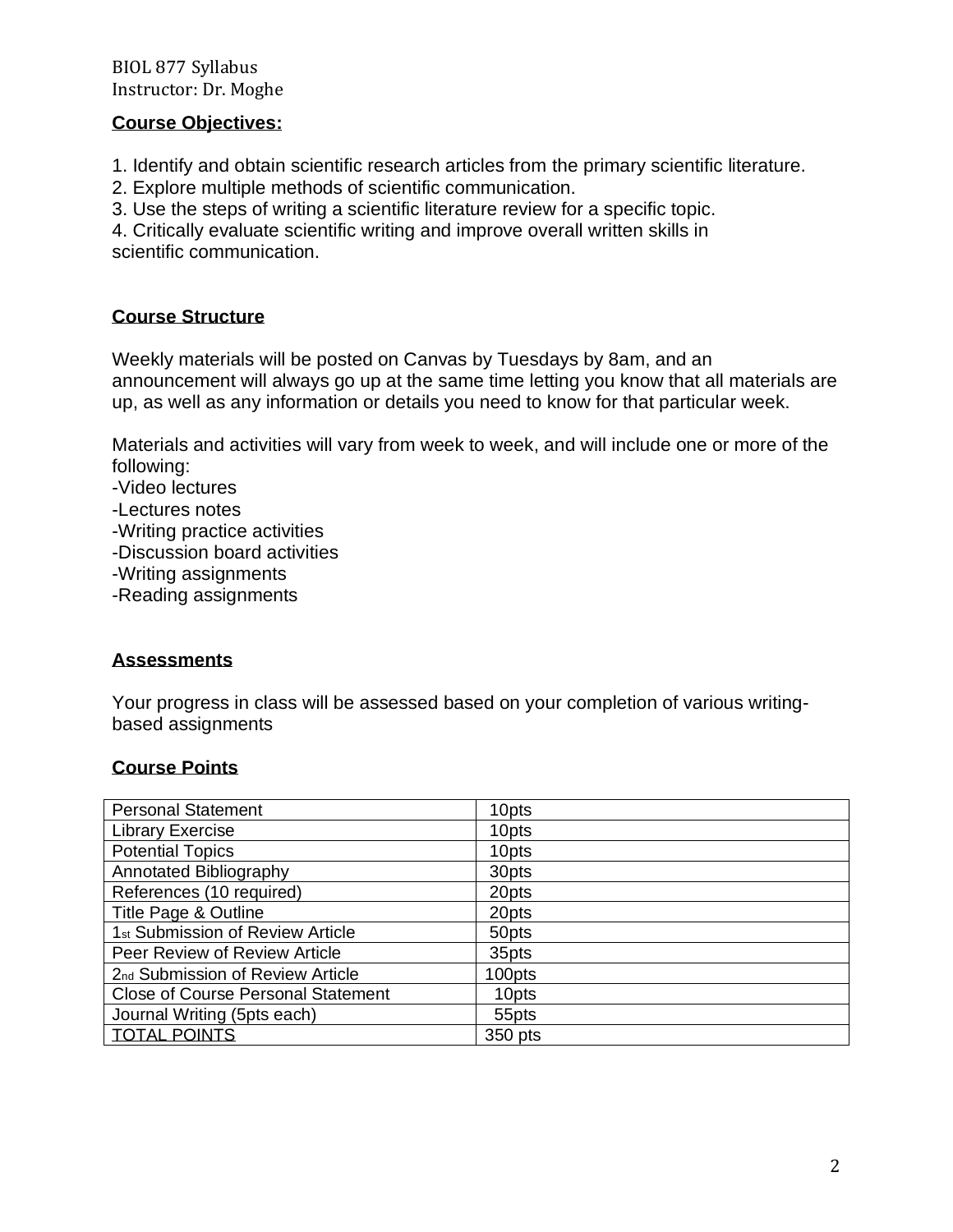## BIOL 877 Syllabus Instructor: Dr. Moghe

# **Grading:**

Grades will be assigned using the standard grading scale for the Department of Biology, as follows:

| $A+ = 97-100%$ | $B+ = 88-89%$   | $ C+ = 78-79%$ | $D+ = 68-69%$      | $F =$ Below 60% |
|----------------|-----------------|----------------|--------------------|-----------------|
| $= 93 - 96%$   | $B = 83 - 87%$  | $C = 73-77%$   | $\degree$ = 63-67% |                 |
| $A- = 90-92%$  | $B - 80 - 82\%$ | $C- = 70-72%$  | $D - 60 - 62%$     |                 |

## **Expectations from students:**

As students enrolled in this class, it is your responsibility to

- log on to Canvas every week and keep up with all weekly course materials. Make sure that you keep up with the Announcements and stay informed about what is happening and going to happen in class.
- complete all activities and assignments by the given due dates
- seek help or clarification when you need it, do not wait till the last minute
- be courteous and respectful to all members within the course
- maintain academic integrity

## **Course Policies**:

- **Policy on plagiarism:** Anyone caught plagiarizing any exercise will receive a 0 for that exercise; subsequent violations will result in referral to the Vice Chancellor for Academic Affairs for dismissal from the university.
- **Policy on incomplete:** All students are expected to progress through the requirements for this course in a timely fashion. Incompletes will only be considered if circumstances are extenuating and beyond your control, and will require documentation.
- **Extensions** for any assignments will NOT be possible unless circumstances are exceptional and beyond your control – a legitimate excuse (based on my discretion) with provided documentation will be required for such considerations
- **If any class assignment or activity is not submitted by its due date, it will not be accepted and will receive zero (0) points (unless you have a legitimate excuse, see above)**

# **Copyright Law:**

Materials in this course may be protected by copyright and intended only for the use of students enrolled in this course for the purposes of this course. Materials from this course may not be disseminated, adapted, copied, or published. Any violation of this is a violation of Federal copyright law.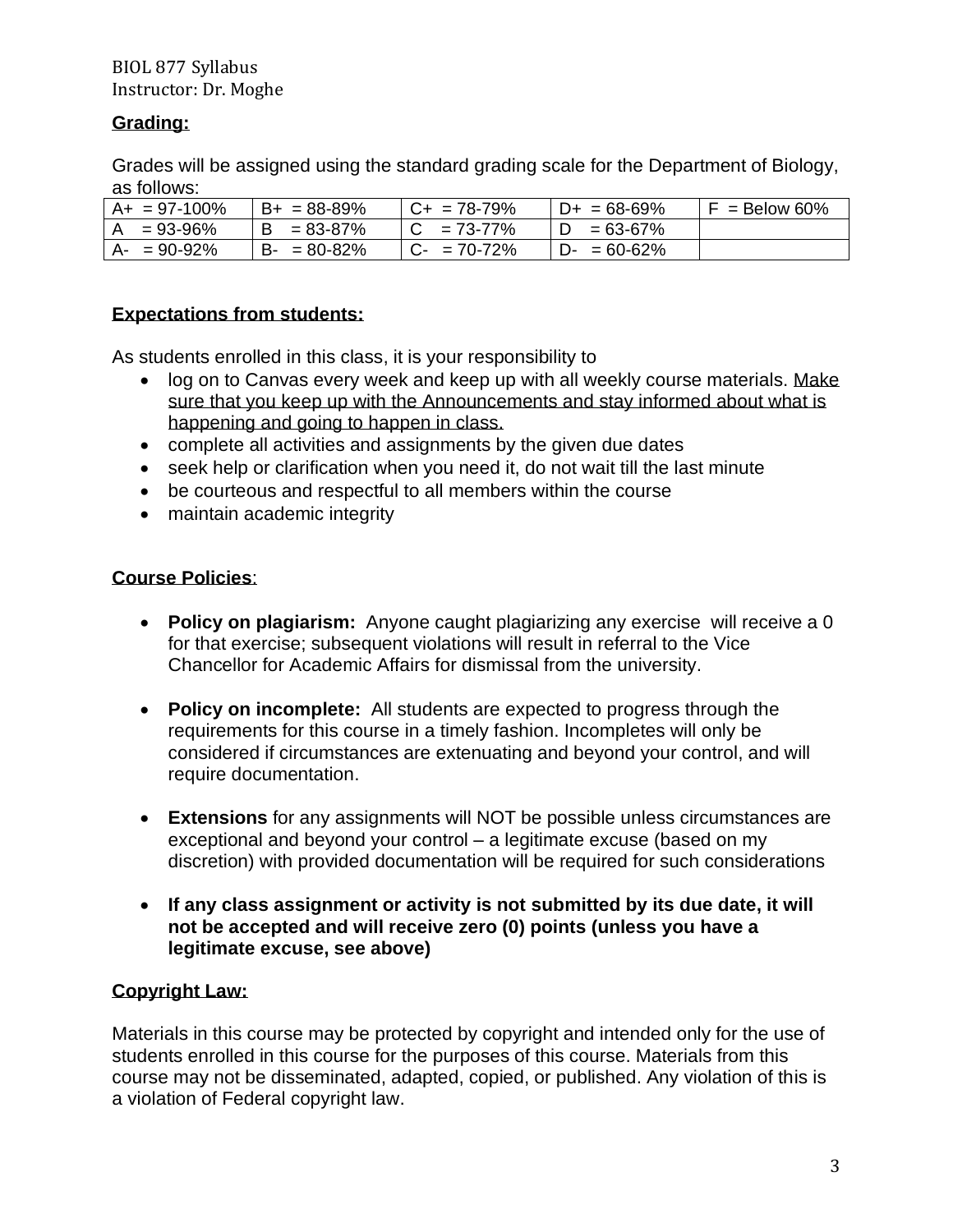## **University Policies Related to COVID-19**

The university community is deeply concerned for the well-being of its students, faculty, and staff. Keeping each other as safe as possible will require commitment from each of us; failure to do so will literally place lives in danger. The full policy relating to mitigation of the spread of infectious diseases can be found at [https://www.unk.edu/coronavirus/.](https://www.unk.edu/coronavirus/) Policies that apply to all courses (online, remote, blended, or face-to-face) include:

-Students shall monitor their health daily. No student shall attend classes in person while sick. Those who have had contact with positive-tested individuals or show COVID-19 related symptoms must have clearance from the Public Health Center prior to returning to face-to-face classes. There will be no penalties for missing classes for COVID-19 related absences. Students will still be responsible for course content through alternative attendance or other options arranged with the instructor

## **Students with Disabilities**

It is the policy of the University of Nebraska at Kearney to provide flexible and individualized reasonable accommodation to students with documented disabilities. To receive accommodation services for a disability, students must be registered with UNK Disabilities Services for Students Office, 172 Memorial Student Affairs Building, 308 865-8988 or by email [unkdso@unk.edu.](mailto:unkdso@unk.edu)

## **UNK Statement of Diversity & Inclusion:**

UNK stands in solidarity and unity with our students of color, our LatinX and international students, our LGBTQIA+ students and students from other marginalized groups in opposition to racism and prejudice in any form, wherever it may exist. It is the job of institutions of higher education, indeed their duty, to provide a haven for the safe and meaningful exchange of ideas and to support peaceful disagreement and discussion. In our classes, we strive to maintain a positive learning environment based upon open communication and mutual respect. UNK does not discriminate on the basis of race, color, national origin, age, religion, sex, gender, sexual orientation, disability or political affiliation. Respect for the diversity of our backgrounds and varied life experiences is essential to learning from our similarities as well as our differences. The following link provides resources and other information regarding D&I: [https://www.unk.edu/about/equity-access-diversity.php.](https://www.unk.edu/about/equity-access-diversity.php)

## **Students Who are Pregnant**

It is the policy of the University of Nebraska at Kearney to provide flexible and individualized reasonable accommodation to students who are pregnant. To receive accommodation services due to pregnancy, students must contact Cindy Ference in Student Health, 308-865-8219. The following link provides information for students and faculty regarding pregnancy rights. [http://www.nwlc.org/resource/pregnant-and](https://urldefense.proofpoint.com/v2/url?u=http-3A__www.nwlc.org_resource_pregnant-2Dand-2Dparenting-2Dstudents-2Drights-2Dfaqs-2Dcollege-2Dand-2Dgraduate-2Dstudents&d=DwMFAg&c=Cu5g146wZdoqVuKpTNsYHeFX_rg6kWhlkLF8Eft-wwo&r=BJkIhAaMtWY7PlqIhIOyVw&m=RgBL3s2VNHfvD5ReMK2q_PhwYU8dbEt1vxs1BO4WkpQ&s=MmB91XAzaW-E7UPMXPGx9tWJQbTWJYyYzM8gLjhEzQ0&e=)[parenting-students-rights-faqs-college-and-graduate-students](https://urldefense.proofpoint.com/v2/url?u=http-3A__www.nwlc.org_resource_pregnant-2Dand-2Dparenting-2Dstudents-2Drights-2Dfaqs-2Dcollege-2Dand-2Dgraduate-2Dstudents&d=DwMFAg&c=Cu5g146wZdoqVuKpTNsYHeFX_rg6kWhlkLF8Eft-wwo&r=BJkIhAaMtWY7PlqIhIOyVw&m=RgBL3s2VNHfvD5ReMK2q_PhwYU8dbEt1vxs1BO4WkpQ&s=MmB91XAzaW-E7UPMXPGx9tWJQbTWJYyYzM8gLjhEzQ0&e=)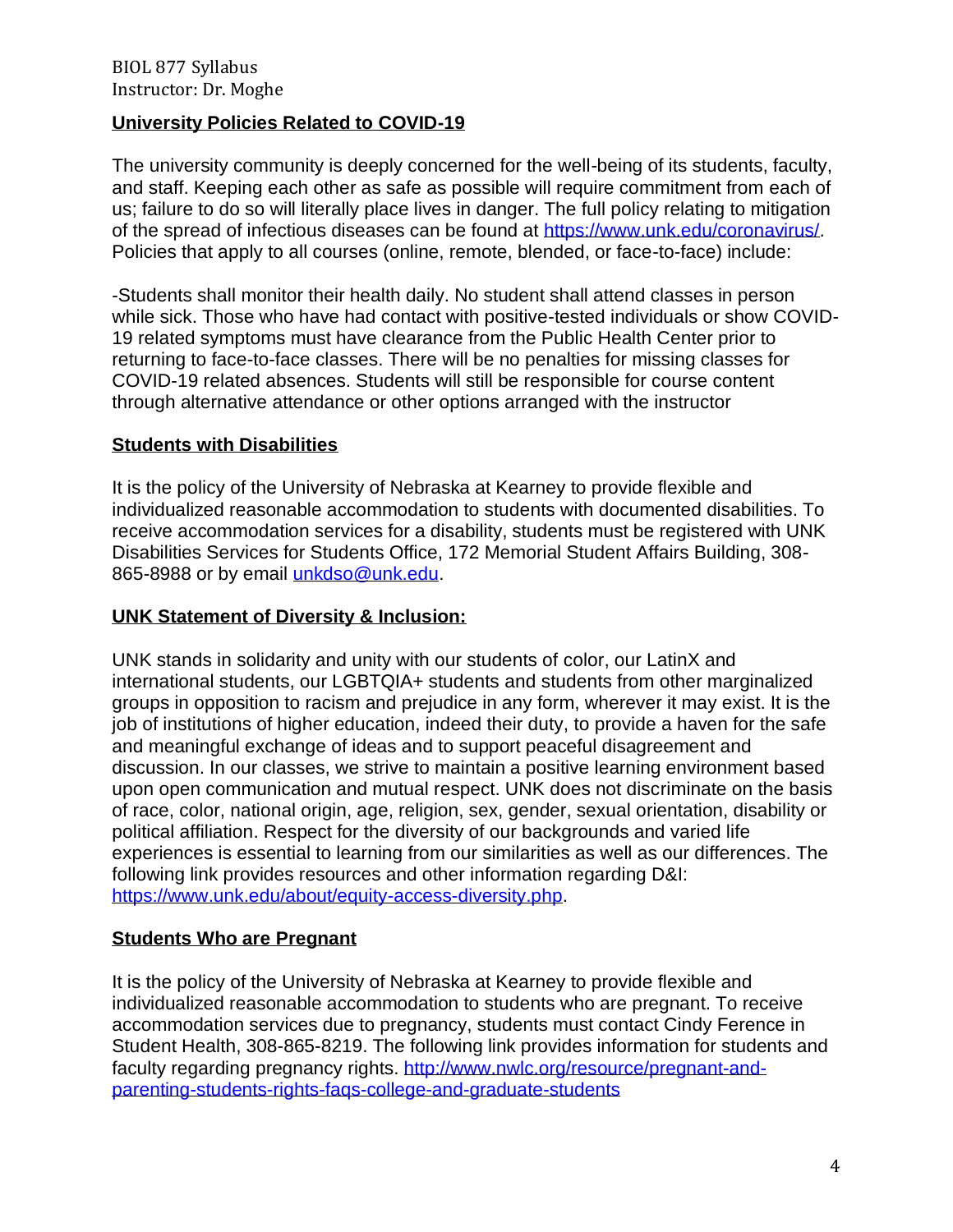# **Reporting Student Sexual Harassment, Sexual Violence or Sexual Assault**

Reporting allegations of rape, domestic violence, dating violence, sexual assault, sexual harassment, and stalking enables the University to promptly provide support to the impacted student(s), and to take appropriate action to prevent a recurrence of such sexual misconduct and protect the campus community. Confidentiality will be respected to the greatest degree possible. Any student who believes she or he may be the victim of sexual misconduct is encouraged to report to one or more of the following resources: Local Domestic Violence, Sexual Assault Advocacy Agency 308-237-2599 Campus Police (or Security) 308-865-8911

Title IX Coordinator 308-865-8655

Retaliation against the student making the report, whether by students or University employees, will not be tolerated. If you have questions regarding this information please contact Mary Chinnock Petroski, Chief Compliance Officer [\(petroskimj@unk.edu](mailto:petroskimj@unk.edu) or phone 8400).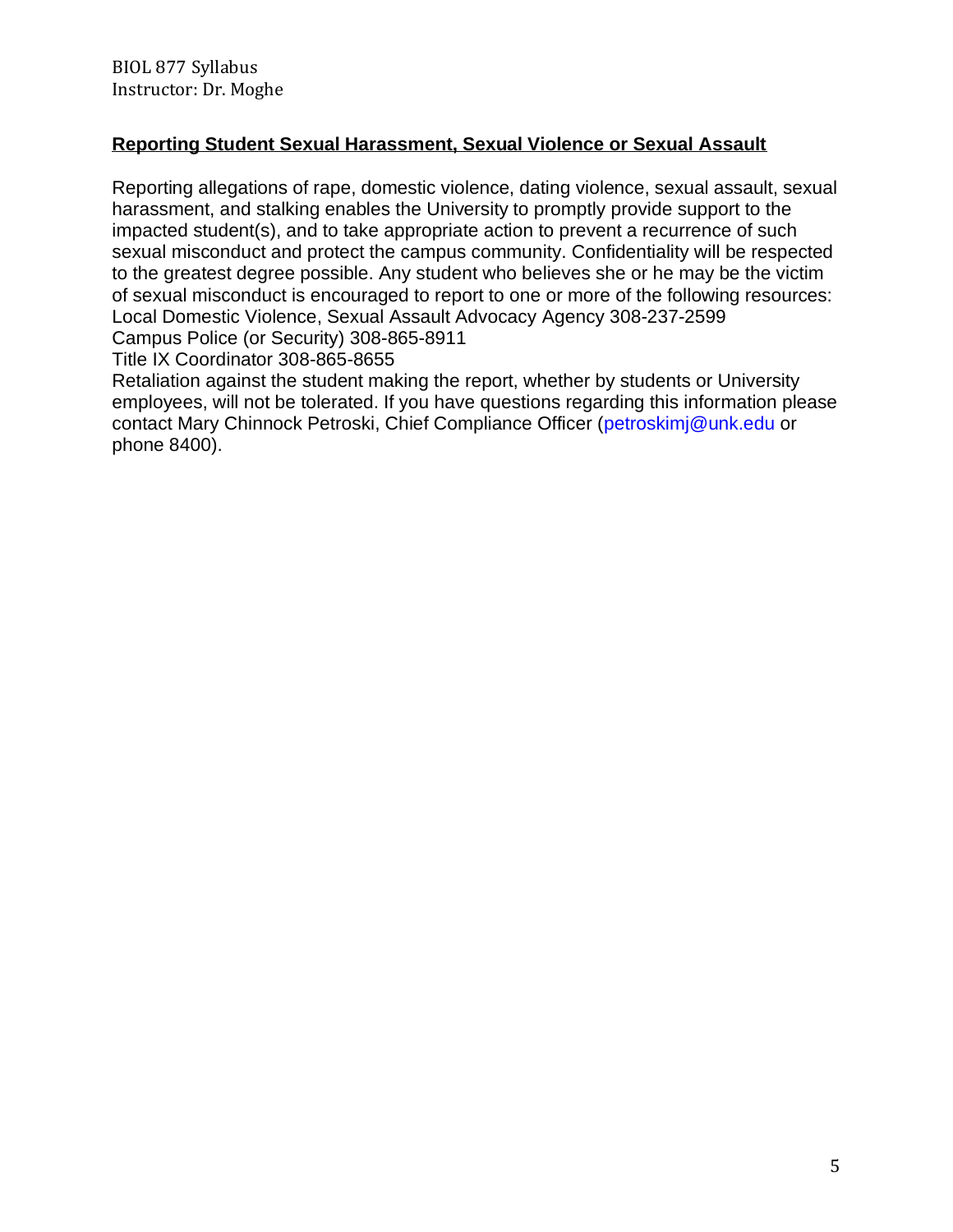# **TENTATIVE COURSE SCHEDULE:**

Weekly materials will be posted on Tuesdays by 8am, and all assignments will be due by 11:59pm on the date they are due. All times listed on the course site and course materials are in North American Central Standard Time (CST).

| <b>TOPIC</b>        | <b>Journal Writing</b> | <b>Assignment</b>           | <b>Week</b>    |
|---------------------|------------------------|-----------------------------|----------------|
| Introduction        |                        | -Class Introductions        | 1 (Aug 24)     |
|                     |                        | -Personal Statement         |                |
|                     |                        | (due: Sep 1)                |                |
| Literature          | Journal Entry 1        | -Library Assignment         | 2 (Aug 31)     |
| <b>Searches</b>     | (due: Sep 8)           | (due: Sep 8)                |                |
| Plagiarism &        | Journal Entry 2        |                             | 3 (Sep 7)      |
| Proper              | (due: Sep 15)          |                             |                |
| Paraphrase          |                        |                             |                |
| Brainstorming       | Journal Entry 3        | -Potential Topic            | 4 (Sept 14)    |
|                     | (due: Sep 22)          | (due: <u>Sep 22)</u>        |                |
| Types of            | Journal Entry 4        |                             | 5 (Sept 21)    |
| <b>Scientific</b>   | (due: Sep 29)          |                             |                |
| Writing             |                        |                             |                |
| Sections of a       | Journal Entry 5        | -Final Topic & Annotated    | 6 (Sept 28)    |
| Scientific          | (due: Oct 6)           | <b>Bibliography</b>         |                |
| Research Paper      |                        | (due: Oct 13)               |                |
| Outlining &         | Journal Entry 6        | -Title page & Outline       | 7 (Oct 5)      |
| Organizing          | (due: Oct 13)          | (due: Oct 19)               |                |
| Paragraph           | Journal Entry 7        |                             | 8 (Oct 12)     |
| <b>Structure</b>    | (due: Oct 21)          |                             |                |
| Language &          | Journal Entry 8        | - 1st draft or review paper | 9 (Oct 19)     |
| Punctuation         | (due: Oct 27)          | (due: Nov 10)               | Oct 19-20      |
| Figures &           | Journal Entry 9        |                             | 10 (Oct 26)    |
| <b>Tables</b>       | (due: Nov 3)           |                             |                |
| Documenting         |                        |                             | 11 (Nov 2)     |
| <b>Sources</b>      |                        |                             |                |
| Revising &          | Journal Entry 10       | -Peer Review                | 12 (Nov 9)     |
| Editing             | (due: Nov 10)          | (due: Nov 17)               |                |
|                     |                        |                             |                |
| <b>Critical Eye</b> | Journal Entry 11       | Final draft of review paper | 13 (Nov 16)    |
|                     | (due: Nov 17)          | (due: Dec 8)                |                |
|                     |                        |                             | 14 (Nov 23)    |
|                     |                        |                             | Thanksgiving   |
|                     |                        |                             |                |
|                     |                        |                             | 15 (Nov 30)    |
| Reflection          |                        | <b>Closing Statement</b>    | 16 (Dec 7)     |
|                     |                        | (due: Dec 15)               |                |
|                     |                        |                             | 17 (Dec 14-17) |